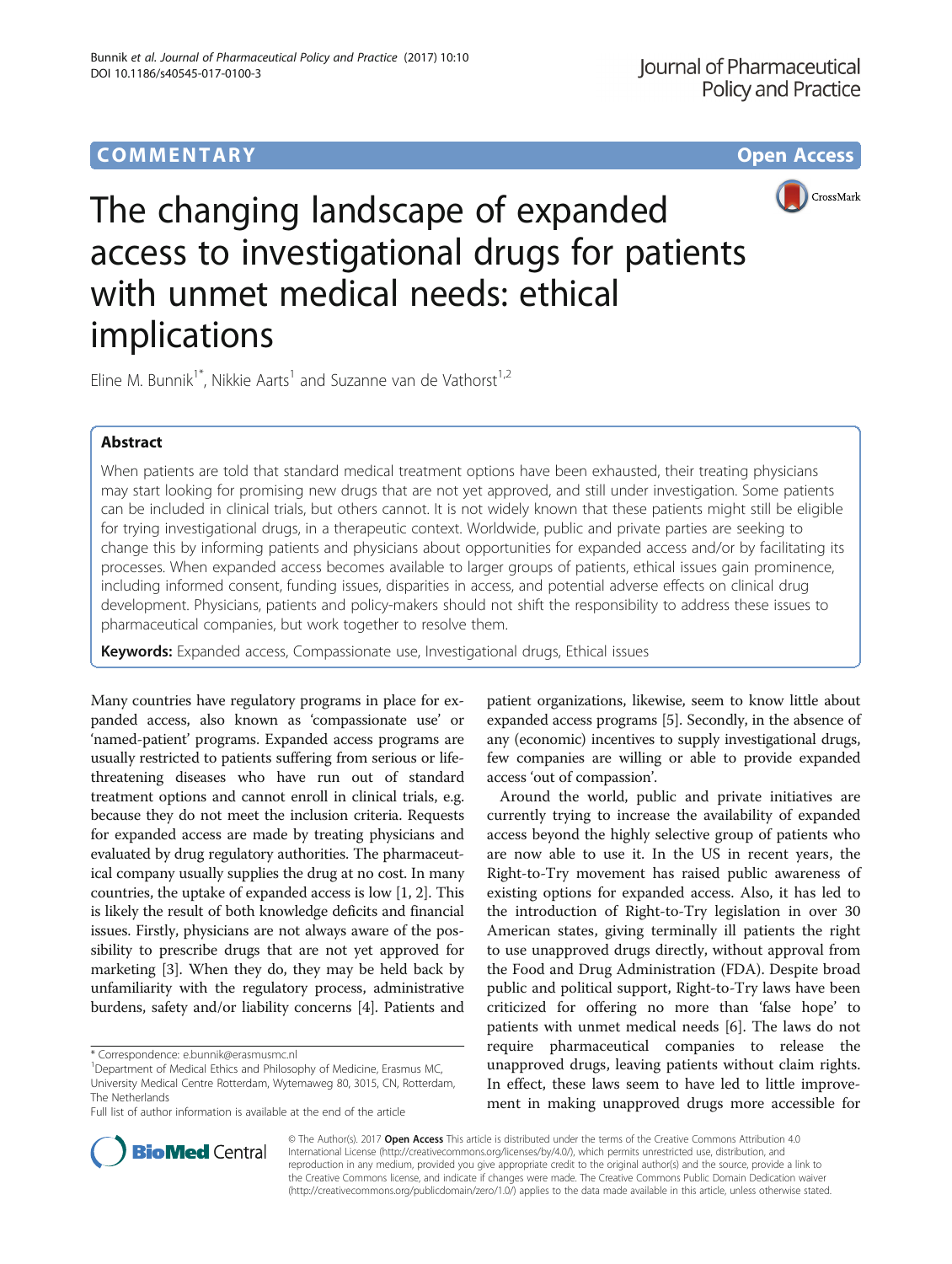patients [[6\]](#page-2-0). Some patients and patient advocacy groups are using a different approach: Kids v. Cancer, for example, has developed a 'Compassionate Use Navigator', a clearinghouse of information about application processes for expanded access, which also offers personal assistance for the pediatric oncology community. A similar initiative to inform patients can be found, for instance, on the website of EURORDIS, an advocacy group for rare diseases in Europe. Also, the FDA has significantly improved its application process for expanded access to reduce the administrative burdens on physicians: it should now take no more than 45 min to finalize a request [\[3\]](#page-2-0). Furthermore, commercial initiatives are stepping in to increase accessibility of expanded access for patients. For instance, the company myTomorrows has developed a global online platform to inform patients and physicians worldwide about local opportunities and regulations for expanded access, and distributes a range of investigational drugs through its own expanded access programs. Idis, a contract research organization, runs so-called Managed Access programs on behalf of pharmaceutical companies.

All these efforts – albeit different in many ways – share one aim: to make expanded access a real option for a much wider range of patients with unmet medical needs, either through informing patients about expanded access or by facilitating its processes. But, as a greater uptake of unapproved drugs comes unlocked, ethical issues associated with expanded access become more pressing. For instance, the ethical requirement of informed consent may be difficult to meet: physicians must ensure that patients understand the 'experimental' nature of the treatment, the lack of complete safety and efficacy data, and possible risks. Even properly informed patients may still be biased by therapeutic misconception [[7](#page-2-0)]: an over-optimistic interpretation of potential benefits and an underestimation of potential harms. Some patients, however, will be well aware of their limited chances at medical benefit, and nevertheless willing to try. Furthermore, it is feared, expanded access may thwart clinical trial enrolment, for patients will be less willing to participate in randomized controlled trials when they can access investigational drugs directly [[8](#page-2-0)]. Thus, expanded access for individual patients runs counter to the goal of clinical drug development: the marketing authorization of safe and effective drugs for the benefit of entire patient populations. This concern, however, can be addressed by the requirement that patients only qualify for expanded access when they cannot be included in clinical trials, which is already in place in many countries.

Most importantly, efforts to inform patients about expanded access may be in vain as long as major obstacles are not removed, including knowledge gaps among physicians. It is imperative that physicians are educated about possibilities for expanded access and its regulatory processes. Information and education may also help address physicians' liability concerns. In addition, solutions should be sought for the general reluctance among pharmaceutical companies to supply investigational drugs outside the context of clinical trials. Commercial initiatives like myTomorrows and Idis Managed Access can assist companies with the expertise and infrastructure required for offering investigational drugs through expanded access programs. Moreover, in some countries, companies are allowed to charge, either freely or 'direct costs' only [[9\]](#page-2-0) for unapproved drugs, which may incentivize them to open up to expanded access. But the problem of funding in expanded access runs deeper: health insurers in many countries are commonly unwilling to reimburse the costs of unapproved drugs. Whereas some patients will be able to amass the required sums, out of pocket or through fund-raising campaigns [[5\]](#page-2-0), others will not, which gives rise to ethical concerns related to equal access.

Some of these challenges can be overcome through the development of consistent policies for expanded access. As of yet, companies have not been transparent about the conditions under which they will agree to provide expanded access. The recently adopted 21st Century Cures Act in the US requires that companies develop policies for expanded access and make these policies publicly known on their websites [\[10](#page-2-0)]. Other countries should follow suit, for it is important that patients and physicians know what to expect from expanded access. There is no consensus yet, however, on what adequate policies for expanded access look like, or which criteria should be used to determine whether or not patients are eligible for expanded access. The responsibility to devise the contours of such policies should not be shifted onto pharmaceutical companies, but taken on by a variety of stakeholders, including physicians, patients, policy-makers and payers. Together, they must address the fundamental question whether or not there is a place for expanded access in their healthcare systems, and if yes, how this place should be set up to allow for the responsible use of investigational drugs in patients who have run out of standard treatment options and cannot participate in clinical trials.

# Conclusions

Efforts to facilitate expanded access will only give patients 'false hope' as long as current practical barriers and ethical issues are not tackled. These include knowledge gaps, financial constraints, regulatory processes, health disparities, and threats to clinical drug development. Over the next few years, patients, physicians, policy-makers and pharmaceutical companies must work together to develop policies and systems to ensure equitable, safe and well-informed expanded access for patients with unmet medical needs.